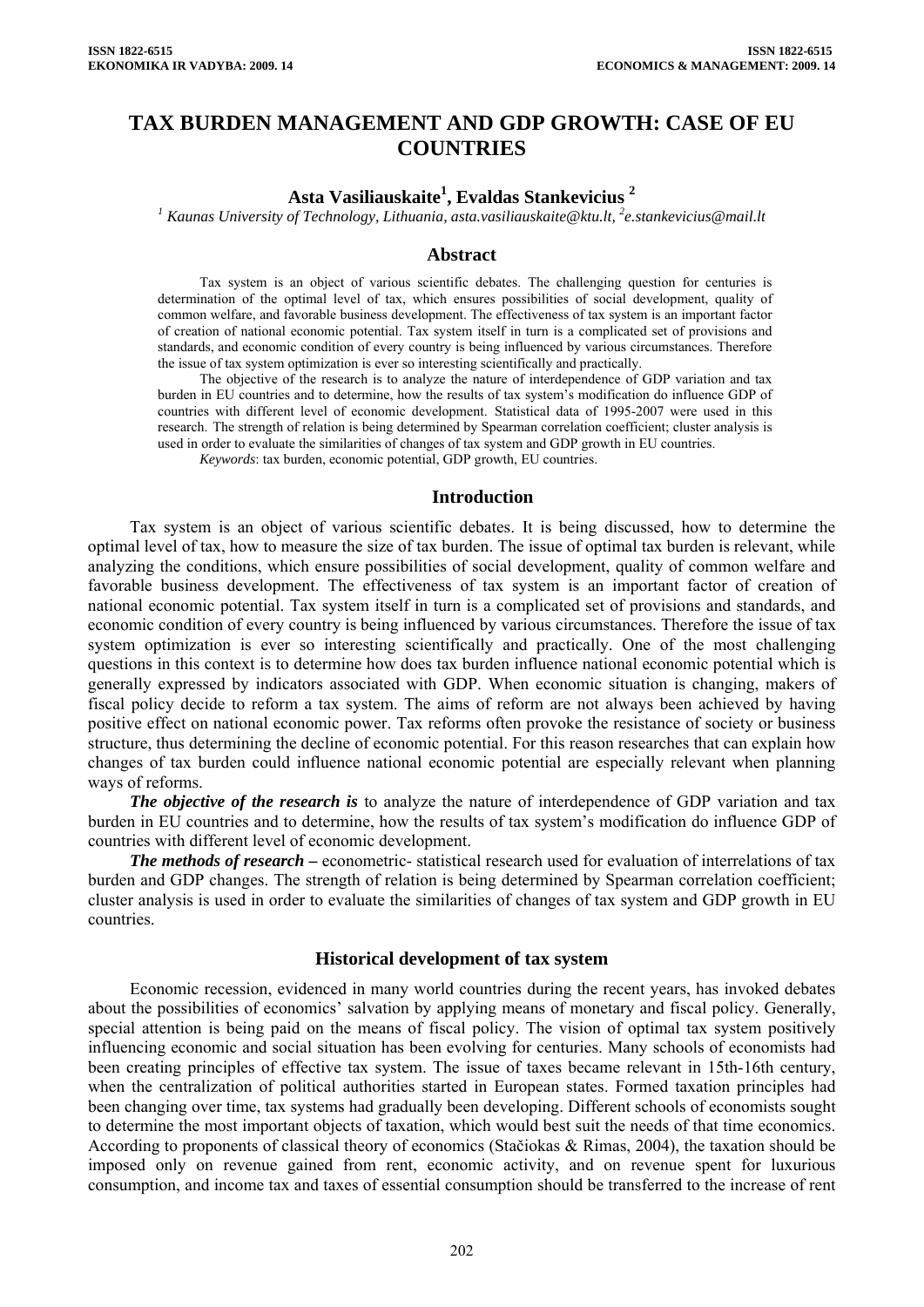and revenue taxation. However, the idea of corporate tax has not been realized, because it could not always regulate private activity and capital movement.

In XIX-XX century, when capitalism entrenched and the quality of living standard increased, new national tax systems were being formed, it was argued over the importance of increase of indirect taxes and the possibility not to impose taxes on the main foodstuff. Proportional and progressive taxes for population groups, as well as capitation tax, were being imposed. These ideas were based on V. Pareto revenue distribution principle, stating that those groups of population, which are imposed by lower tax, accumulate large reserves of money (Vijerberg, 2006). Fiscal policy was created by applying analysis of prices and an ultimate field of taxation. The debates especially emphasize the necessity of formation of tax system, which would reduce the impact of destabilization factors (Nikoref , 2007).

Modern economists often emphasize that the effective mean of economic stabilization and stimulation is the reduction of corporate tax- it ensures the increase of capital contributions and stimulates the growth of manufacture as well as the objective to reduce factory costs (Levišauskaitė & Rūškys, 2003). However, it must be stressed that there is no homologous answer to the question, how the reduction of taxes influences the growth of economics in long-term perspective. Consumption taxes are characterized by greater than negative effect of multiplicator than do corporate taxes. Therefore the mechanism of income collection is being often related with progressive taxes, when seeking complete employment (Varian, 2004). The objective of an ideal tax system should be to determine the tax tariffs by which it would be possible to achieve complete employment and balance the budget, but the other hand, it should be noticed that it is not possible to reject discrete fiscal policy completely, because there is a high risk of demand shock, and the results may be relatively serious- inflation, budget deficit, general economic recession and the growth of national debt (Liebman , 2006).

The most important purpose of fiscal policy is to regularize the relation between taxes and state expenditure. The evaluation of effectiveness of such policy's implementation is aggravated by the fact that the effect of application methods is noticed not offhand, but during long period. Because the scope of state functions is increasing, the modern state finance system more and more often is considered through the prism of fiscal deficit, which in some countries reaches critical level (Economic Aspects of Taxation, 2007). The means of fiscal deficit reduction must be evaluated by comparing economic price of tax increase with the price of reduction of state expenses. In short-time perspective governments generally tend to rely on the means of the increase of taxes, which look more attractive administratively. However, this step usually results in complicated, ineffective and perverse tax system that not only does not bring presumptive revenue, but also weaknesses the stimulus to work and save. It prevents from economic growth, and inflationary pressure of prices forms prevalent uncertainty and lack of the trust in future.

A state should have the tax system of elastic income, under which new taxes would not be imposed, tariffs would not be increased, and tax income would grow more rapidly than tax base. Elasticity (automatic reaction of tax income to economic conditions) is useful when considering economic growth (Schmit -Faber, 2006). It is achieved, when having stable (there is no future expectations), transparent (clear tariffs and permanent income control) and balanced (the amounts of contributions do reflect the trends of companies' profitability) tax system. Automatic growth of tax income allows avoiding frequent increase of taxes- the process which is usually reacted negatively to by taxpayers. The equity principle could be more thoroughly realized by applying direct than indirect taxes, and the implementation of economic effectiveness principle requires indirect taxes. Therefore national tax system is always compromise. The efficiency of these compromises is often analyzed in the context of GDP changes. The changes of GDP growth allow comparing dynamic trends of economic development among different countries and economics. GDP level, in turn, depends on the attitude of authority towards GDP redistribution through budget, as well as on prevailing tax system and the level of state's economic development (Levišauskaitė & Rūškys, 2003).

While forming state tax system the other issue of taxation limit is also important. Some researches of market economy state that there is theoretical taxation limit, and it is unadvisable to exceed it. German economist Kolin Klark ( Klark, 2002) has formed the hypothesis stating that marginal relation of tax income and gross national product (GNP) is approximately 25 percent, however, there can not be homologous evaluation of taxation limit, because it depends on internal and external conditions of state, time's and macroeconomic-geographic situation, and the level of national economic and social development. In XIX century German economist Adolph Wagner (Wagner Adolph, 1835-1917) anticipated that the part of state expenses for GDP must be increasing constantly (Varian, 2004). This statement is known as "the rule of state activity's development", formed by A. Wagner (in a juridical welfare state the types and amounts of state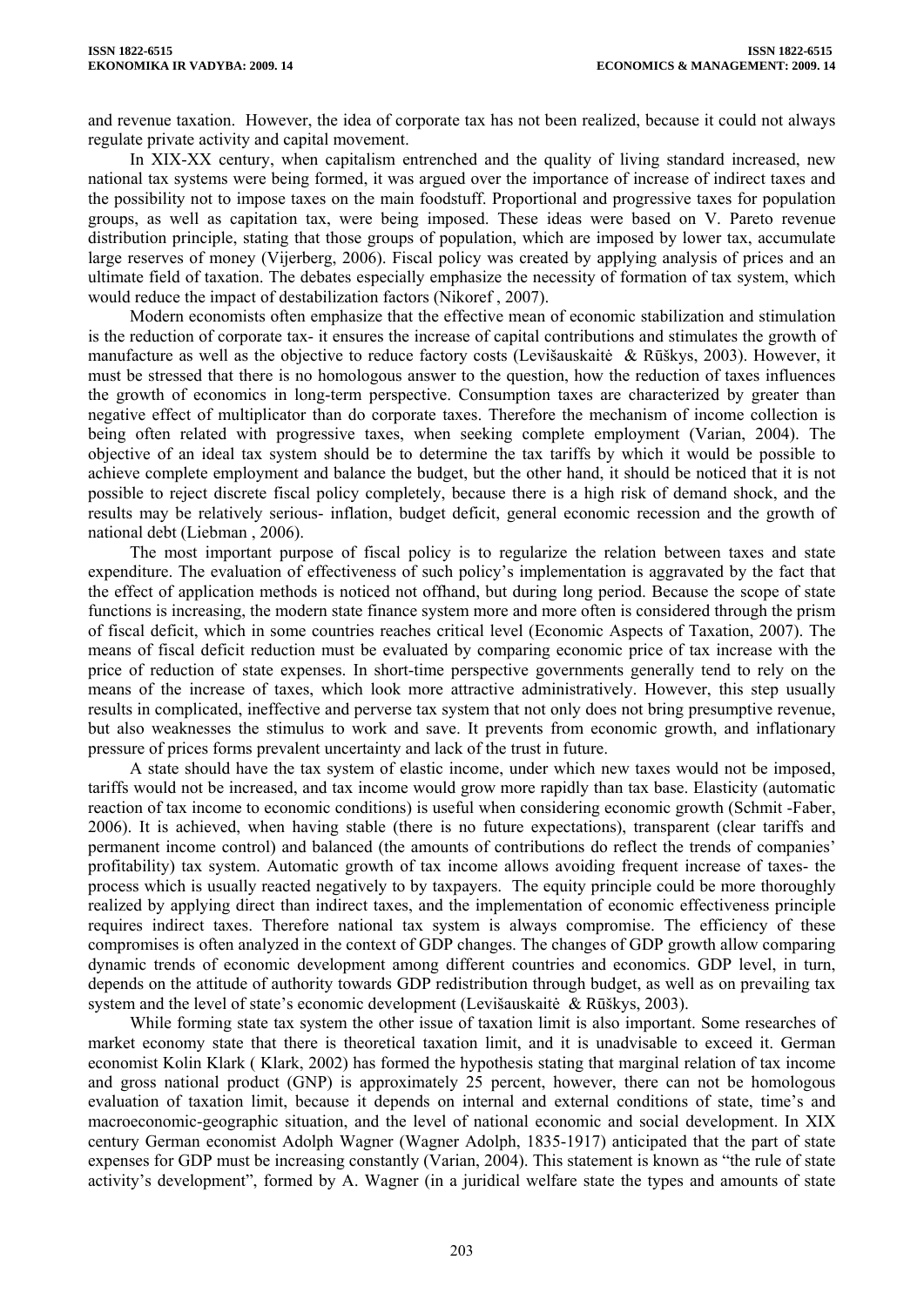spending are increasing, when the standard of living increases. The latter requires additional social guarantees to social strata, seeking to maintain a high degree of society safety). Practice shows that relatively low taxes are characterized by greater economic and social benefit to economics (GDP growth- over 10% per year) of rapidly growing and developing (GDP per capita- up to 10000  $\epsilon/a$  year) countries. (Such rapid economic growth with application of low taxes is possible only in the countries with certain economic potential, which still are in "low" economic stage- agrarian, small-industrial or changing political system and moving from planned economy to free market).

The influence of state on economics should determine the growth of economic effectiveness, social welfare, the control of unemployment level, i.e., a state should change aggregate demand towards GDP increase by using fiscal measures. The role of a state in regulation of economic processes are considered controversially by various economic theories (Romero-Ávil[aa,](http://www.sciencedirect.com/science?_ob=ArticleURL&_udi=B6V97-4P5NWY5-1&_user=10&_coverDate=03%2F31%2F2008&_alid=770074833&_rdoc=3&_fmt=full&_orig=search&_cdi=5891&_sort=d&_docanchor=&view=c&_ct=43&_acct=C000050221&_version=1&_urlVersion=0&_userid=10&md5=88f8beea9c058281cd677d7ba19e9a98#aff1)& Strauch[b,](http://www.sciencedirect.com/science?_ob=ArticleURL&_udi=B6V97-4P5NWY5-1&_user=10&_coverDate=03%2F31%2F2008&_alid=770074833&_rdoc=3&_fmt=full&_orig=search&_cdi=5891&_sort=d&_docanchor=&view=c&_ct=43&_acct=C000050221&_version=1&_urlVersion=0&_userid=10&md5=88f8beea9c058281cd677d7ba19e9a98#aff2) 2008).

The attitude towards the way of combination of functions of state governance of tax system allows naming two important trends of modern economic theories. Proponents of J. Keynes' school give their voice for active participation of state in management of investment flow, solution of social, employment problems, while seeking economic stability of a country, and representatives of economic liberalism suggest allocating to state only these functions that could not be implemented by market itself, and the purpose of which is creation of societal goods (Bankman, 1989).

It must be noticed that reduction of taxes and the striving to maintain stable budget expenditure could increase the level of manufacture and employment only on temporary base: at first prices will seem relatively stable, however, the policy of budget deficit will determine the rise of prices and thus inflation. Increased spending for assignation of governmental functions increase money demand, interest rate and unemployment, exclude investments of low profita[b](http://www.sciencedirect.com/science?_ob=ArticleURL&_udi=B6WMC-47CYJFK-6&_user=10&_coverDate=12%2F31%2F2002&_alid=770074833&_rdoc=22&_fmt=high&_orig=search&_cdi=6931&_sort=d&_docanchor=&view=c&_ct=43&_acct=C000050221&_version=1&_urlVersion=0&_userid=10&md5=d25b9f4465716b327a05d0efff524607#a1#a1)ility, when there is a recession (Hagenb  $\&$  Hughes, 2007). Normally growing state consumption determines the increase of interest rate, and it, in turn, reduces investments, when taxes are being reduced. The first impact of tax policy's changes is started to be seen quite quickly, however, it completely emerges during 5 years time, when all economic members do understand continuity and do not wait for new cyclic tax variation, when decisions to invest or work are made without additional expectations.

The reviewed theoretical researches allow stating that the search of optimal tax system model is not over. The studies in this field are especially been stimulated by the fact that new challenges started to influence economic development in XXI century.

### **Interdependence of GDP and tax burden in EU countries**

Ambitious purposes of economic and social development of European Union development is closely related with reconstruction processes of member states' tax systems. European Union is consisted of countries with different level of economic development, which also apply relatively different principles of formation of national tax system. It makes appropriate base for researches, which would allow identifying the nature of interdependence between tax system's parameters and development trends of national economics. Seeking to evaluate the effectiveness of tax system and to anticipate the outline of necessary reforms (qualitative and quantitative relation of taxes), it is necessary to analyze the part of tax generated revenue for GDP, internal national prices, and to compare everything with the countries in similar situation. Substantial factor, determining different price level in various states, is measured as GDP per capita, and substantial factor of free movement of goods or services is reduction of difference of taxes between states.

The variation of GDP per capita reflects the level of national economic development quite well. It should be kept in view that not the wealth (of monetary expression) created in a state is being measured in this way, but the level of manufacture scale, which creates such value of the wealth. Theoreticians do agree that the variation of GDP is influenced by taxation burden (the amount of taxes computed from various income), but they do discuss about the occurrence of this effect. Rapid GDP growth critically increases internal consumption, and this, in turn, results in inflation. When the level of working efficiency does not keep up with income being received, over-evaluation effect of labor force remuneration. The function of taxes in this situation is to adjust consumption and protect national economics from "overheat" and uncontrolled inflation (Farrell , 2008).

The difference of price level among countries is a very important macroeconomic indicator, which as national domestic gross product (GDP) is higher in the countries with higher level of economic development and higher level of living standard. This relation is known as "Penn effect" in economics. Therefore, while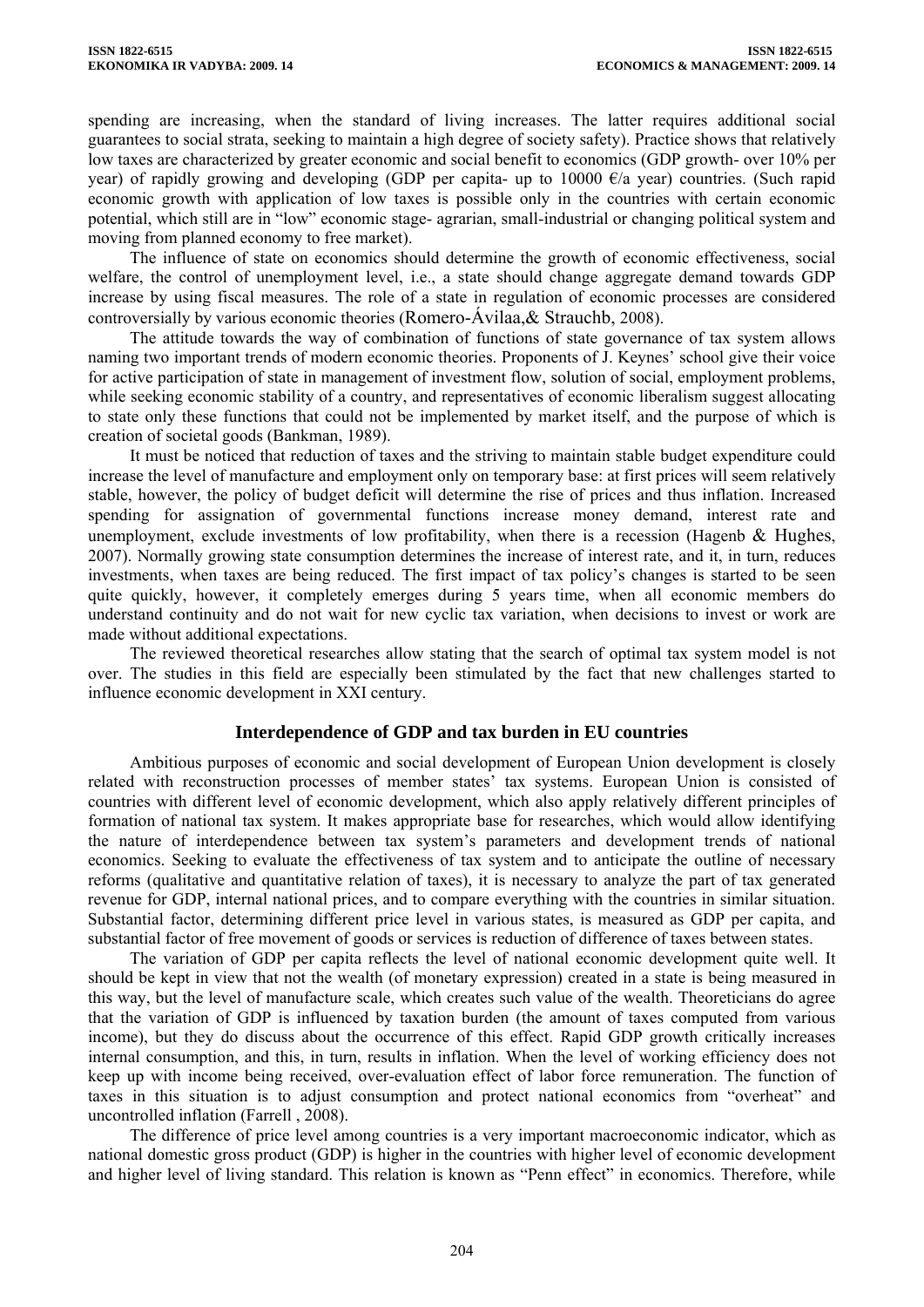seeking higher efficiency of economic activity and higher level of living standard, it becomes necessary to overcome periods of more rapid increase of price level inflation) (V. Snieška & Baumilienė & kiti, 2001). The relation of inflation of rapidly developing countries with the growth of economics is a necessarily exists because of the fact that the increase of prices requires more money in circulation, and growing manufacture needs more resources.

Under the same monetary policy (it is regulated by European Central Bank), the main means for governments of EU countries to influence national economic growth and to ensure stable increase of GDP, are control of tax burden and great attention on the policy of taxation of labor force and mobile capital. Tax theory intends different level of state involvement in control of economic processes. Low taxes are left in the countries with liberal tax policy, at the same time the provision of social goods is being limited, while maintaining low level of social security system. Small tax burden usually is typical for radically changing countries or countries with a large growth of GDP, or countries with poor economic level, high inflation and unemployment level. EU countries, where large amounts of funds are distributed to social security, and where there are long-term traditions of stable GDP growth, are characterized by a high employment level and a high level of tax burden.

European Union is the zone of high taxes. According to 2005 data, a tax burden, i.e., relation between all tax income and GDP, achieved 39.6 % in 27 member states. Approximately it is by 13 percent more than the tax burden of United States or Japan. The average of EU taxes is high, however, not every single EU country is in the zone of high taxes: tax burden of eight ones is lower than 35 %. The differences of EU taxation is quite evident, the difference of tax burden relation (together with social security contributions) is more than 20% (from 51.3% in Sweden to 28.0% in Latvia, Lithuania and Romania). This shows significant differences of taxes in common economic EU zone. As the rule the difference between amount of taxes and GDP is substantially higher in "old" EU countries than in the new ones, which have entered the Union since 2004. However, there are some exceptions (The tax burden of Ireland is more than by six percent lower than European Union average, and the tax burden in Slovenia and Hungary exceeds the mentioned average) (European Commission, General taxation systems in EU, 2007). Ten new member states were substantially reducing tax tariffs in 2005. At the same time they were awarded by payouts and subsidies of EU, which helped to raise economic level of the mentioned states. Thus, it is not surprising that the economics of "new" countries has been growing substantially faster than the one of "old" ones.

The weight of direct taxation is usually lower in new EU member states. New EU countries have different tax structure while comparing with EU "old-timers", where revenue part from direct and indirect taxes, and social security contributions is almost equal. New EU members generally have essentially lower direct tax burden. However, reforms of tax systems are taking place in these countries as well, therefore it is important to analyze, how the variation of tax system influences national economic potential. For this purpose statistical analysis is applicable.

While analyzing statistical interrelated values it is important not only to determine interrelation, but also to evaluate the intensity of this relation. Spearman's rank correlation coefficient is applicable for such analysis. It is applied to the research of quantitative variables essentially because of the fact that this coefficient allows right evaluation of statistical relation even though there is non-repetitive error.

EU is a community of countries with very different economic development. At the same time the Union experiences large differences of GDP and tax tariffs, therefore in this research countries are grouped according to the criterion of GDP per capita. Initial step of grouping was chosen to be 5000  $\epsilon$ /per capita and data was collected from year 2005.Thus we have 6 groups of EU member countries(see Table 1).

During the research it is sought to determine relations of interdependence between changes (difference of present tax burden and the one of the last year) of tax burden (percent part of all taxes paid in a country from national GDP) and the change of national GDP per capita. The change of national GDP is being evaluated by percentage change from GDP per capita of the last year. Statistical data of 1995-2007 from Eurostat database are used in this work, as well as publications of European Commission (Euro indicators 1995-2006. Eurostat 2006; Government Finance Statistics. Summary tables, EC 2006). The results of performed correlation analysis are provided in Table 1 below.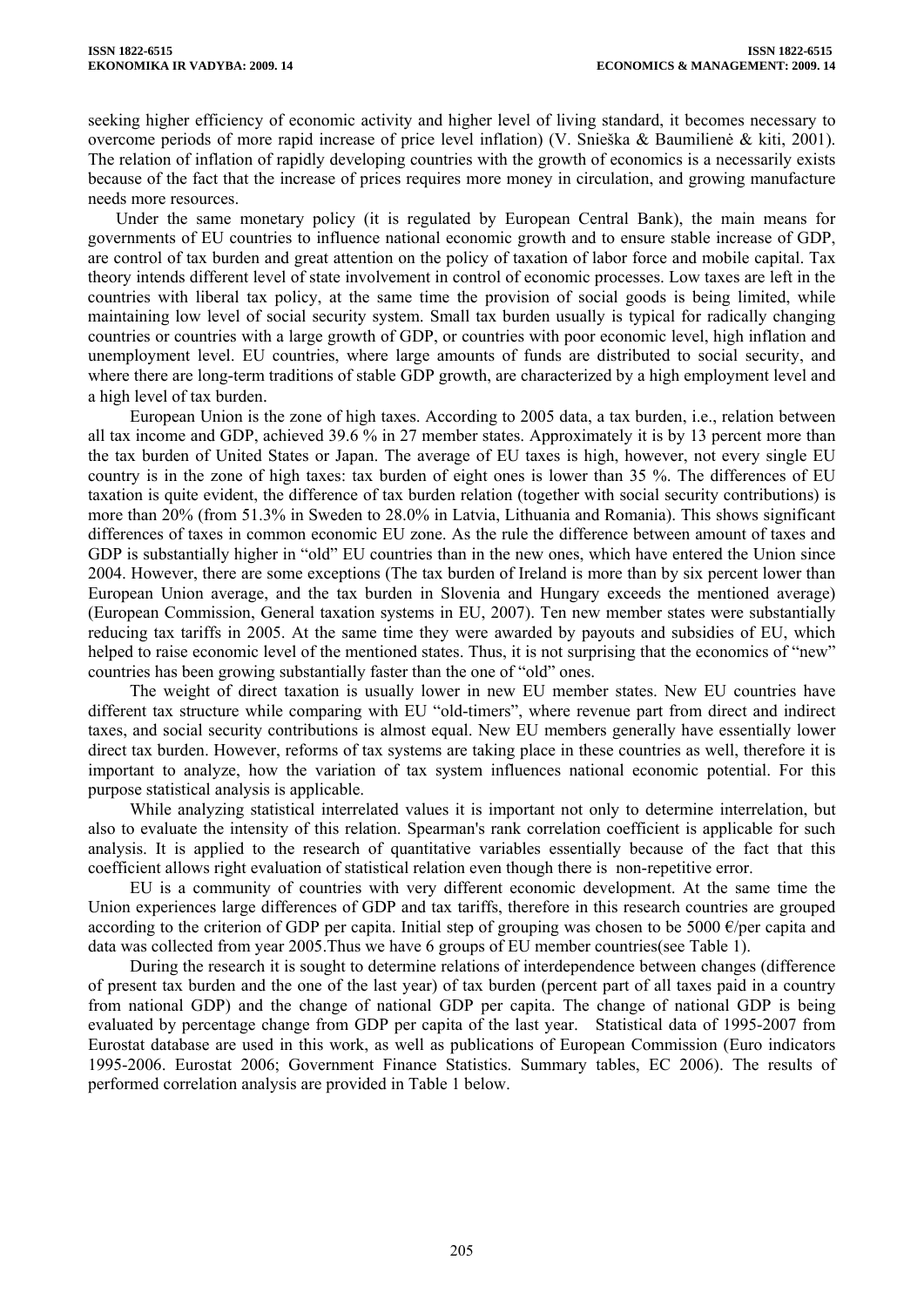| Group 1                |          | Group 2                      |       | Group 3            |       | Group 4            |       | Group 5                      |       | Group 6                |       |
|------------------------|----------|------------------------------|-------|--------------------|-------|--------------------|-------|------------------------------|-------|------------------------|-------|
| GDP: 5000 to 10000     |          | GDP: 10000 to                |       | GDP: 15000 to      |       | GDP: 20000 to      |       | GDP: 25000 to                |       | GDP:30000 to 35000)    |       |
| $\epsilon$ /per capita |          | 15000 $\epsilon$ /per capita |       | 20000 €/per capita |       | 25000 €/per capita |       | 30000 $\epsilon$ /per capita |       | $\epsilon$ /per capita |       |
| countries              | coef     | countries                    | coef  | countries          | coef  | countries          | coef  | countries                    | coef  | countries              | coef  |
| Latvia                 | 0.329    | Portugal,                    | 0,486 | Greece             | 0,610 | Italy              | 0.340 | Belgium                      | 0,739 | Holland                | 0.438 |
| Lithuania              | 0,420    | Slovenia                     | 0,599 | Cyprus             | 0,692 | Spain              | 0,407 | Germany                      | 0.519 | Sweden                 | 0.396 |
| Poland                 | $-0.379$ | Malta                        | 0,489 |                    |       | UK.                | 0,439 | France                       | 0.533 | Denmark                | 0,470 |
| Czechia                | 0.512    |                              |       |                    |       |                    |       |                              |       | Ireland                | 0.529 |
| Estonia                | 0.771    |                              |       |                    |       |                    |       |                              |       | Finland                | 0,460 |
| Hungary                | $-0.356$ |                              |       |                    |       |                    |       |                              |       |                        |       |
| Slovakia               | $-0.436$ |                              |       |                    |       |                    |       |                              |       |                        |       |

**Table 1.** GDP per capita and Spearman correlation coefficients between tax burden changes and GDP per capita changes in EU countries, 1995-2007

Positive value of correlation coefficient shows that when one variable increases, the other tends to increase too; negative value shows that there is an inverse dependence. Different values of correlation coefficients resulted in the performed research shows that changes of GDP and taxes can be inert and evidence unequally in individual countries, subject to tax policy and business expectations. The values of Spearman coefficient, which are equal 0,3-0,5 show weak, and 0,5-0,7 average intensity of interdependence of factors being researched (Vaitkevičius & Saudargienė, 2006). Since the values of results are from 0,32 to 0,77, it is possible to state that statistical relation is reliable and significant statistically. In accordance with results it is possible to make conclusions about common trends of GDP and taxes' changes.

According to economic national development level, changes of GDP growth and changes of tax burden evidence differently, when evaluating GDP per capita. Countries with the lowest GDP per capita are very sensitive about change of tax burden, although the GDP growth there is quite high. The evaluation of tax burden from GDP is well known measure for determination of tax system situation in a country. As an indicator it is definitely limited because of social-economic support benefits, which influence the level of tax burden. Therefore it is always important to evaluate transfer payments of a state (Economic Aspects of Taxation, EC 2007). Countries with relatively higher tax part from GDP generally have higher taxes for social contributions, seeking to balance the needs of aging society. By identifying the trends of taxes' changes of countries' groups it is possible to establish consistent patterns, which have impact on influence of taxes on GDP, and to plan effective strategies of tax reform on the grounds of experience and consistent patters.

Summarizing results of performed analysis, it is possible to state that only in more scanty countries the increase of taxes can have negative influence of the trends of GDP growth. In "richer" countries it could not be identified that the increase of tax burden had negative influence on the trends of changes of GDP per capita. Correlation relation between changes of tax burden and GDP per capita is stronger in the countries with historically high tax burden and stable tax system.

During 1995-2007 EU countries experienced actions of tax systems' reforms, therefore the resulted findings of correlation analysis should be supplemented by the research showing the nature of changes, which took place in the countries researched. For this purpose the cluster analysis is applicable.

Cluster analysis allows determining the similarity of objects according to object's changes and to them in the manner that the changes in the cluster groups would be as small as possible. Thus, we have groups with objects of similar behaviour. Hierarhical clusters are made in accordance with assumption that all data compose one big cluster, which consists of smaller clusters, consisted of even smaller clusters (R. Vaitkevičius & Saudargienė, 2006).

Annual changes of GDP per capita, which has taken place during recent ten years and the changes of national tax burden during respective period were examined while performing cluster analysis. The results of this analysis show the countries with similar changes of taxes and GDP per capita. The results of the mentioned analysis are laid down in Table 2.

After completing cluster analysis according changes of GDP per capita, the countries form groups, which partially conform to their property status in accordance with GDP per capita. During the recent 5 years more rapid pace of GDP growth has been achieved by countries, the level of economic development of which was lower, when evaluating GDP per capita. The exceptions include Poland and Portugal, the GDP per capita of which is lower than EU average, but the pace of GDP growth is low, and Ireland, demonstrating the opposite trends- the GDP per capita is one of the highest in EU, but high GDP increment is still maintained.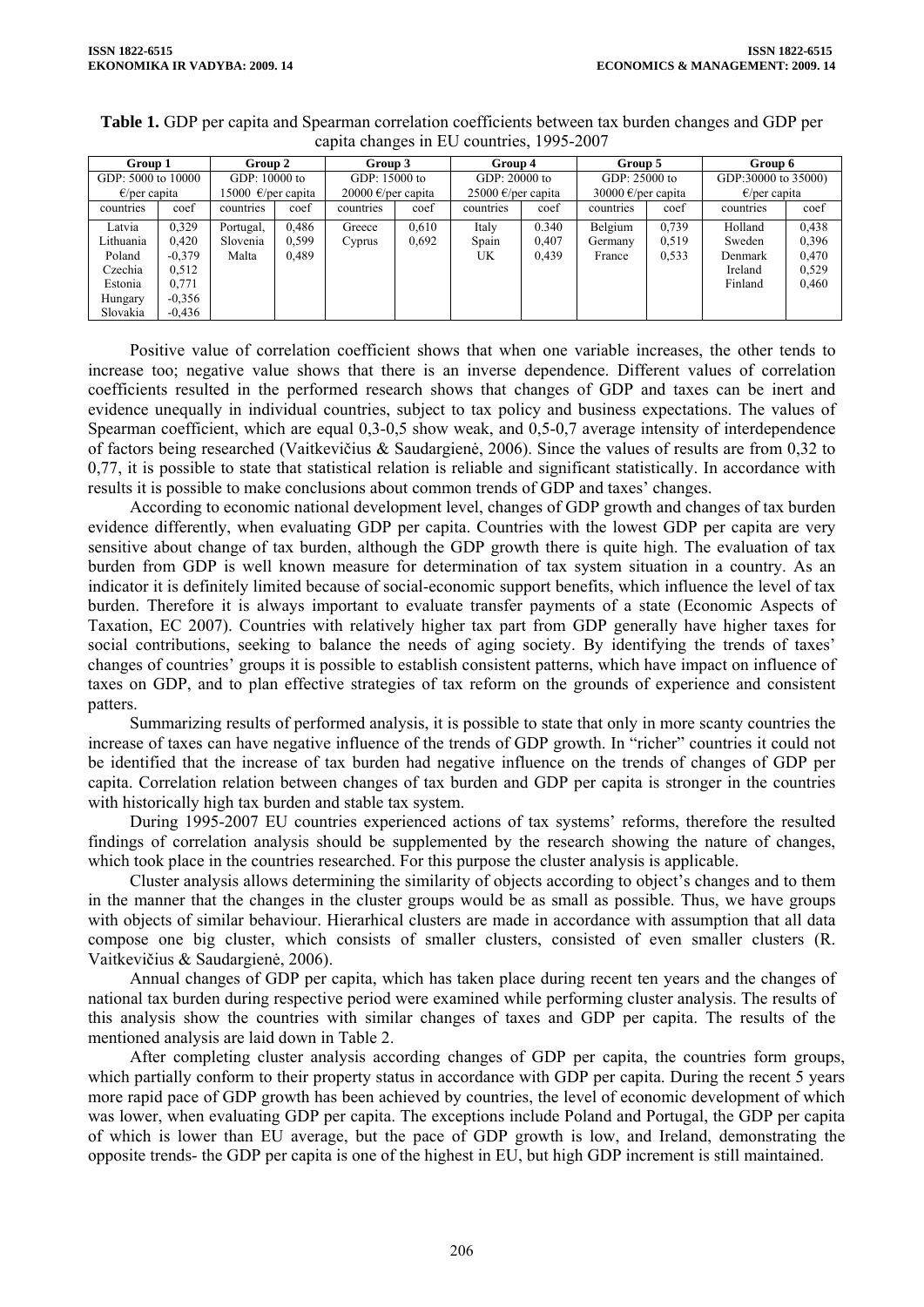By making the assumption that the changes of tax burden influence GDP, we make a cluster, describing similarities of modification of implemented tax systems in EU countries. After completing this analysis, six clusters were made, where changes of tax systems determine the similar effect of changes of national GDP (Table 2). It is likely that changes of tax systems must have common trends in the same group. On the grounds of the experience of these countries it would be possible to anticipate the changes of tax system that would determine desirable change of GDP per capita.

The results of performed analysis show that from 2000 countries with high taxes have started reducing taxes taking into account general trends of tax reduction in countries with low taxes. The major part of those countries is composed of states which have recently joined EU. The largest reduction of taxes during recent years has been noticed in Greece, Slovakia and Germany, while at the same time taxes did increase in Malta, Ireland and Denmark (Compulsory Levies in the EU Economy and Finance, EC 2004).

| Cluster        | Cluster analysis according to similarities of GDP           | changes, while analyzing in accordance with<br>GDP per capita |                           | Cluster analysis according to similarities of tax system's changes, while analyzing in<br>accordance to the level of GDP per capital |                                                         |                                                        |                                            |                                |  |
|----------------|-------------------------------------------------------------|---------------------------------------------------------------|---------------------------|--------------------------------------------------------------------------------------------------------------------------------------|---------------------------------------------------------|--------------------------------------------------------|--------------------------------------------|--------------------------------|--|
|                | Groups<br>according to<br>GDP per capita                    | Countries                                                     | Direction of<br>change    | Countries                                                                                                                            | Spearman<br>correlation<br>coefficient for a<br>country | Cluster<br>according<br>similarities of<br>GDP changes | Group<br>according<br>GDP per<br>capita    | Direction of<br>change         |  |
| 1              | 4<br>5                                                      | Italy<br>Germany                                              |                           | France<br>Belgium<br>Spain                                                                                                           | 0,519<br>0,739<br>0,407                                 | 2<br>$\overline{c}$<br>5                               | 5<br>5<br>$\overline{4}$                   |                                |  |
| $\overline{2}$ | 4<br>5<br>5<br>6<br>6                                       | UK<br>France<br>Belgium<br>Sweden<br>Denmark                  |                           | Ireland<br>Portugal<br><b>UK</b><br>Denmark                                                                                          | 0,470<br>0,486<br>0,439<br>0,396                        | 6<br>3<br>$\sqrt{2}$<br>$\overline{c}$                 | 6<br>$\overline{c}$<br>$\overline{4}$<br>6 |                                |  |
| 3              | $\overline{c}$<br>6<br>3                                    | Portugal<br>Holland<br>Cyprus                                 | Increase of GDP increment | Germany<br>Finland<br>Sweden<br>Holland                                                                                              | 0,519<br>0,460<br>0,396<br>0,438                        | 1<br>$\overline{4}$<br>$\overline{2}$<br>3             | 5<br>6<br>6<br>6                           | Increase of tax burden changes |  |
| 4              | 1<br>6<br>$\overline{c}$                                    | Poland<br>Finland<br>Malta                                    |                           | Italy<br>Greece<br>Cyprus<br>Malta                                                                                                   | 0,340<br>0,610<br>0,692<br>0,489                        | 5<br>3<br>$\overline{c}$                               | 4<br>3<br>3<br>3                           |                                |  |
| 5              | $\overline{c}$<br>$\overline{\mathbf{3}}$<br>$\overline{4}$ | Hungary<br>Slovenia<br>Greece<br>Spain<br>Slovakia<br>Czechia |                           | Hungary<br>Slovenia<br>Poland<br>Czechia                                                                                             | $-0.356$<br>0,599<br>$-0.379$<br>0,512                  | 5<br>5<br>$\overline{4}$<br>5                          | $\mathbf{1}$<br>$\overline{2}$             |                                |  |
| 6              | 6                                                           | Latvia,<br>Estonia,<br>Lithuania,<br>Ireland                  |                           | Latvia<br>Estonia<br>Lithuania<br>Slovakia                                                                                           | 0,329<br>0,771<br>0,420<br>$-0.436$                     | 6<br>6<br>6<br>5                                       |                                            |                                |  |

**Table 2.**Results of cluster analysis

During the recent five years tax burden of European countries has been declining for approximately 2% from GDP. The difference between old EU member states (in Sweden) and the lowest taxes (in Ireland) is equal to 21% from GDP, and this number is lower by 3-4 % in recently joined countries. Therefore after the entry of new states, the tax burden of EU has reduces from 39,6% to 34,5 % from GDP. For this reason a majority of old countries – Holland, Finland, Germany, and Sweden - are forced to reduce the burden by 2-3 % from GDP. The opposite trend is notices only in Czech Republic, where tax burden during the last five years has increased by 2,2%. It is well noticed that countries with higher tax burden than the average one (generally- EU member states) stand on imposition of limitations in order to regulate their tax systems till strong variation trends entrench in tax systems of countries with low taxes (Economic and Budget Policy Guidelines, EC 2004).

Some new EU member states, most of which belong to cluster group 6, have achieved short-term economic progress after rapidly reducing the tax burden. Seeking to provide employment with additional stimulus, it is being attempted to increase consumption taxes by reducing taxation of work and direct taxes, and by increasing VAT and insurance tax. Permanent trend directed towards reducing taxation of work is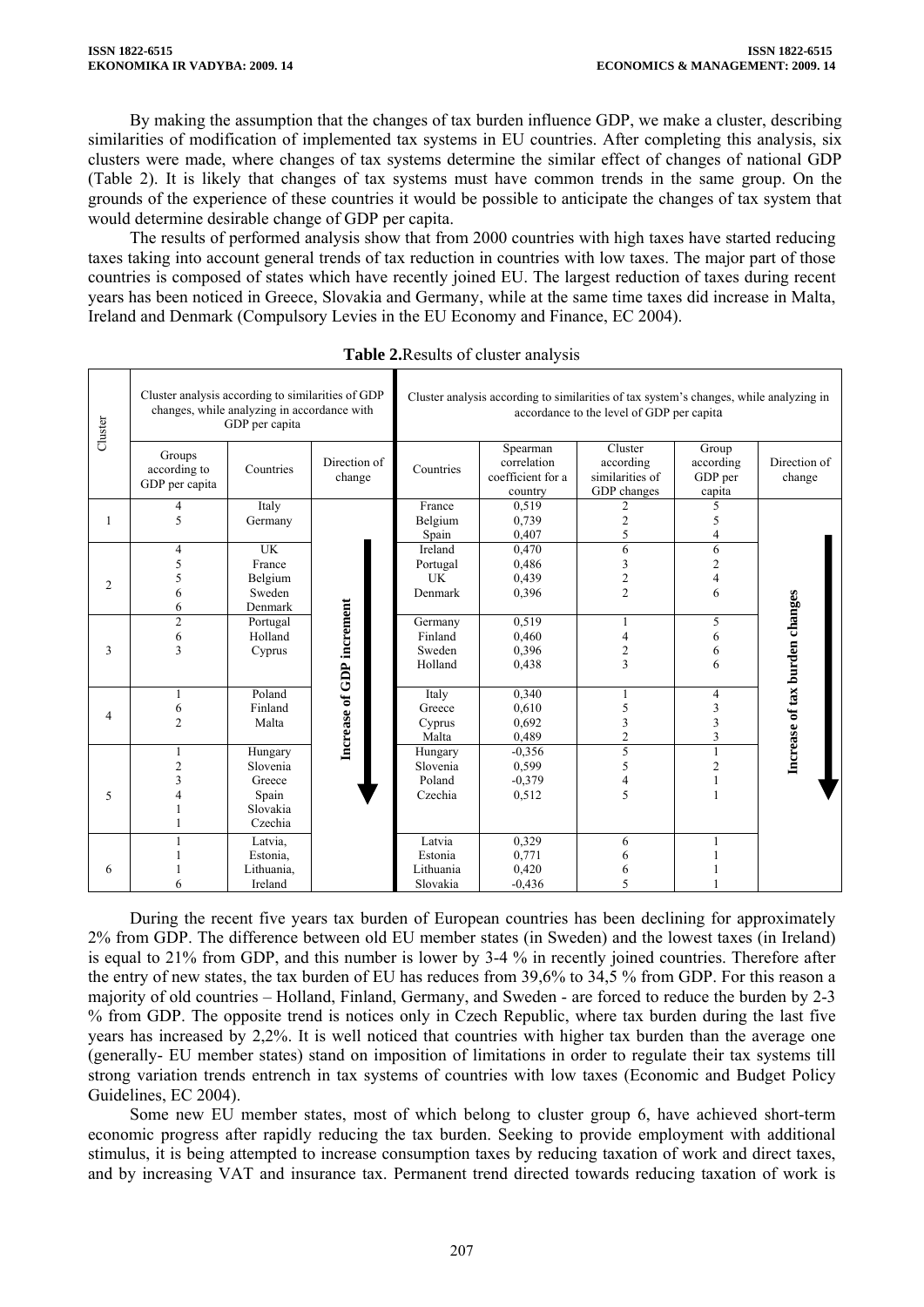noticed, however, it becomes slower, because any substantial reduction would use essential financial resources and it would be difficult to obtain the results without changing tax burden. The decrease of taxation of work has stopped in old EU member states in 2005, despite the widespread agreement over the objective of lower taxes for work. The level of work's taxation in EU countries, despite the existence of states with low taxes in EU, is higher in comparison with other industrialized economics, although the tax burden in EU countries has decreased by 60% from 1995. When evaluating trends of aging of European society, it becomes clear that permanent shift of tax burden from labor taxation to increase of consumption taxes gives a component of additional social security (Tax revenue in EU Member States. Trend, level and structure1995-2005, EC 2006). New "green taxes" have recently been imposed in countries with higher GDP per capita (cluster group 2)- Sweden, Denmark, Belgium- at the same time reducing the taxation of work. The importance of this "new" tax should increase noticeably (Johansson, 2006). National insurance contributions make a larger part than income tax in taxation of work in many EU countries. Despite noticeably reduced income taxes, income received from taxes has constantly been growing from 2003. Consumption taxation has also been constantly growing- in many EU countries the average of this taxation has been growing by 1,5% every year. This trend is especially seen in smaller and recently joined EU states.

In countries with higher level of economic development, where GDP per capita is the highest in the whole Europe, slowly growing tax variation has positive effect on the increase of GDP, and the decrease of tax burden results in the decrease of GDP (Bayoumi, 2000). The variation of tax system has almost no influence on the decrease of GDP growth in the countries of high level of economic growth, such as Ireland, where GDP per capita has changed more than twice during ten years. Therefore it is possible to state that a steady economic growth is combined with tax system and present tariffs of taxes.

It may be stated that many EU countries have ever attempted to reduce taxes and to increase them afterwards, seeking to ensure the growth of GDP and to pay more attention to system's transparency, in order to increase budget revenue, to simplify tax system and to equalize tax tariffs present in EU, while considering taxing potentials of a country. Higher tax revenue indicators of other EU states do not show that these countries are spendaholics, who are not able to understand, how much they would gain after reducing the taxes. The problem is simpler: it is probable that the schools of named countries are being financed in the manner, that larger part of society understand the necessity of taxes, and social guarantees are correspondent with tax burden. Countries with higher tax burden also pay higher social security benefits for their residents.

The results of cluster analysis displayed the trends of tax burden management policies performed in EU countries and GDP growth trends. The effectiveness of these policies will be approved by economic crises challenges and this encourages further research.

#### **Conclusions**

Tax burden must conform to economic development level of a country. High tax burden is justifiable in the case of countries with a high technological level, high work efficiency and a culture of taxes' payment. In countries with higher level of economic development, where GDP per capita is the highest in the whole Europe, slowly growing tax variation has positive effect on the increase of GDP, and the decrease of tax burden results in the decrease of GDP.

The increase of taxes during 2004-2007 in Europe shows that the route of EU countries into tax decrease is over, and tax burden is being transferred from taxation of labor force to taxation of public goods, whereas total tax burden is growing evenly- the trend of higher consumption taxes will spread. It should become the trend of forthcoming decade.

EU member states with higher level of taxation are less minded to perform short-time tax reform- as if high taxes imposed "stability" elements of a tax system.

Countries with higher than EU average tax rate (old-timers of EU) tend to impose limits for their tax systems till strong variation trends entrench among countries with low taxes, and till stable taxes level there.

The analysis of economic conditions of EU member states allows making conclusions which state that although GDP of countries with "lower" taxes has grown rapidly enough, they still have no trends of stable economics' development in long-time period of economics' development.

### **References**

- 1. Levišauskaitė, K.& Rūškys. G. (2003). Valstybės finansai. Kaunas:VDU leidykla. p.179
- 2. Snieška, V. & Baumilienė, V. ir kiti. (2001). Makroekonomika. Kaunas: KTU. p. 613.